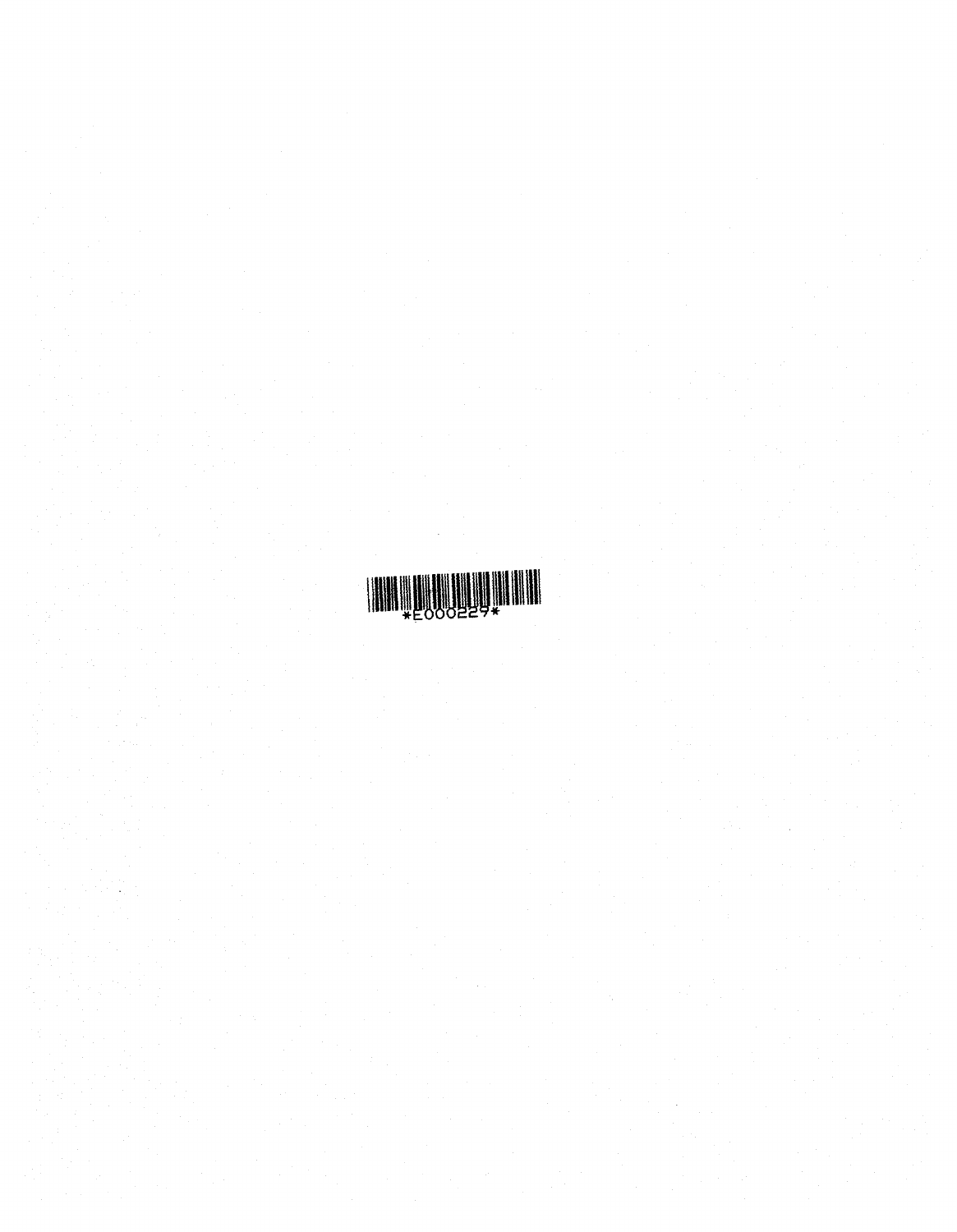## THE PRESIDENT

## EXECUTIVE ORDER 11647

## Federal Regional Councils

The proper functioning of Government requires the development of closer working relationships between major Federal grantmaking agencies and State and local government and improved coordination of the categorical grant system.

I have heretofore directed the Domestic Council to:

(1) receive and develop information necessary for assessing national domestic needs and defining national domestic goals, and to develop for the President alternative proposals for reaching those goals;

(2) collaborate with the Office of Management and Budget and others in the determination of national domestic priorities for the allocation of available resources;

(3) collaborate with the Office of Management and Budget and others to assure a continuing review of ongoing programs from the standpoint of their relative contributions to national goals as compared with their use of available resources; and

(4) provide policy advice to the President on domestic issues.

Furthermore, I have assigned to the Office of Management and Budget the responsibility for assisting the President in developing efficient coordinating mechanisms to implement Government activities and to expand interagency cooperation. Three years ago I directed that the senior regional officials of certain of the grantmaking agencies convene themselves in regional councils to better coordinate their services to Governors, Mayors, and the public.

I have now determined that the measures prescribed by this Order would assure improved service to the public.

NOW, THEREFORE, by virtue of the authority vested in me as President of the United States, it is hereby ordered as follows:

SECTION 1. Federal Regional Councils. (a) There is hereby established a Federal Regional Council for each of the ten standard Federal regions. Each Council shall be composed of the directors of the regional offices of the Departments of Labor, Health, Education, and Welfare, and Housing and Urban Development, the Secretarial Representative of the Department of Transportation, and the directors of the regional offices of the Office of Economic Opportunity, the Environmental Protection Agency, and the Law Enforcement Assistance Administration. The President shall designate one member of each such Council as Chairman of that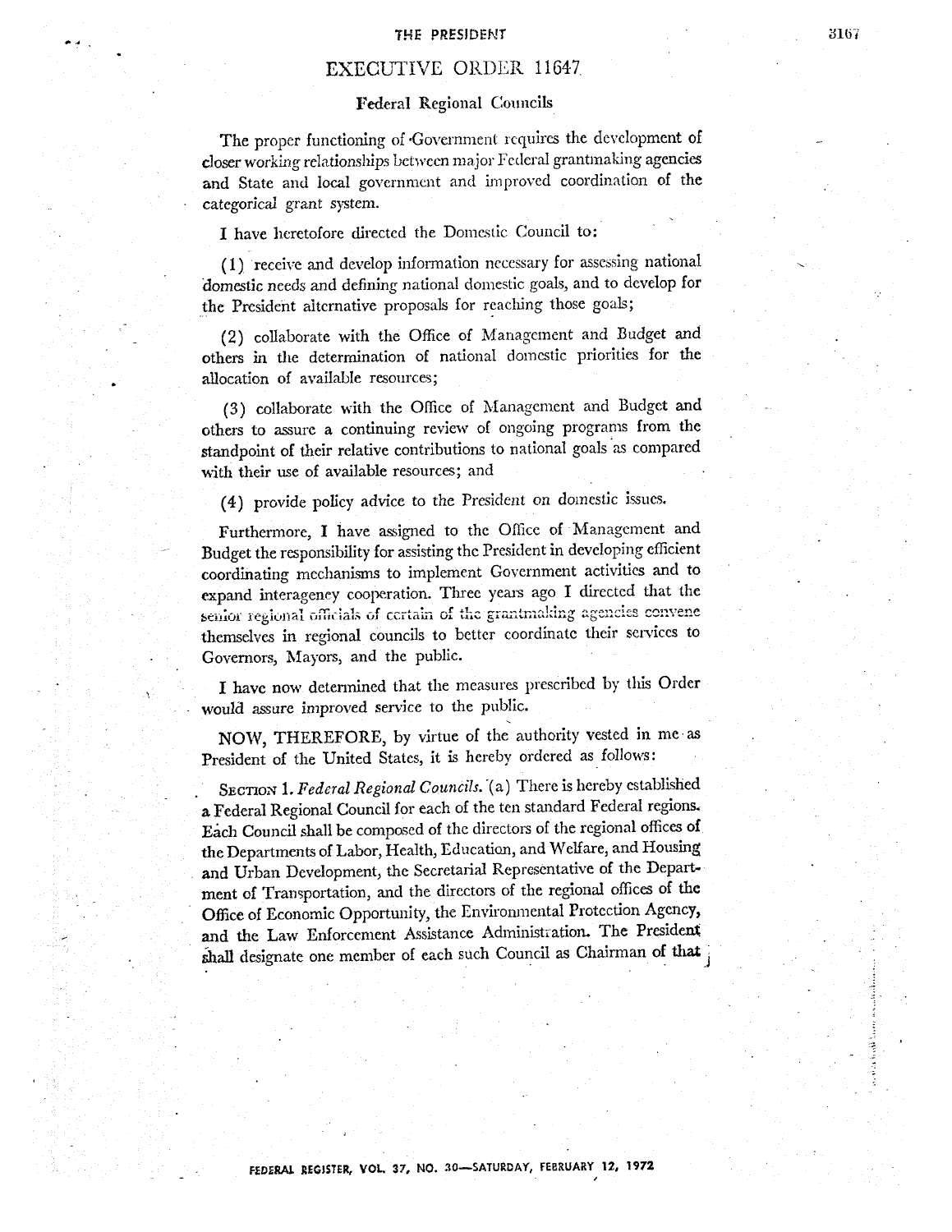Council and such Chairman shall serve at the pleasure of the President. Representatives of the Office of Management and Budget may participate in any deliberations of each Council.

(b) Each member of each Council may designate an alternate who shall serve as a member of the Council involved whenever the regular member is unable to attend any meeting of the Council.

(c) When the Chairman determines that matters which significantly affect the interests of Federal agencies which are not represented on any such Council are to be considered by that Council, he shall invite the regional director or other appropriate representative of the agency involved to participate in the deliberations of the Council.

SEC. 2. Functions of the Councils. Each Federal Regional Council shall be constituted as a body within which the participating agencies will, under the general policy formulation of the Under Secretaries Group, and to the maximum extent feasible, conduct their grantmaking activities in concert through:

(1) the development of short-term regional interagency strategies and mechanisms for program delivery;

(2) the development of integrated program and funding plans with Governors and local chief executives;

(3) the encouragement of joint and complementary grant applications for related programs;

(4) the expeditious resolution of interagency conflicts and coordination problems;

(5) the evaluation of programs in which two or more member agencies participate;

(6) the development of long-term regional interagency and intergovernmental strategies for resource allocations to better respond to the needs of States and local communities;

(7) the supervision of regional interagency program coordination mechanisms; and

(8) the development of administrative procedures to facilitate day-to-day interagency and intergovernmental cooperation.

SEC. 3. Under Secretaries Group for Regional Operations. There is hereby established an "Under Secretaries Group for Regional Operations" which shall be composed of the Under Secretaries of Labor, Health, Education, and Welfare, Housing and Urban Development, and Transportation, the Administrator of the Law Enforcement Assistance Administration, the Deputy Director of the Office of Economic Opportunity, the Deputy Administrator of the Environmental Protection Agency, and the Associate Director of the Office of Management and Budget, who shall serve as the Chairman of the Group. When the Chairman determines that matters which significantly affect the interest of Federal agencies which are not represented on the Group are to be